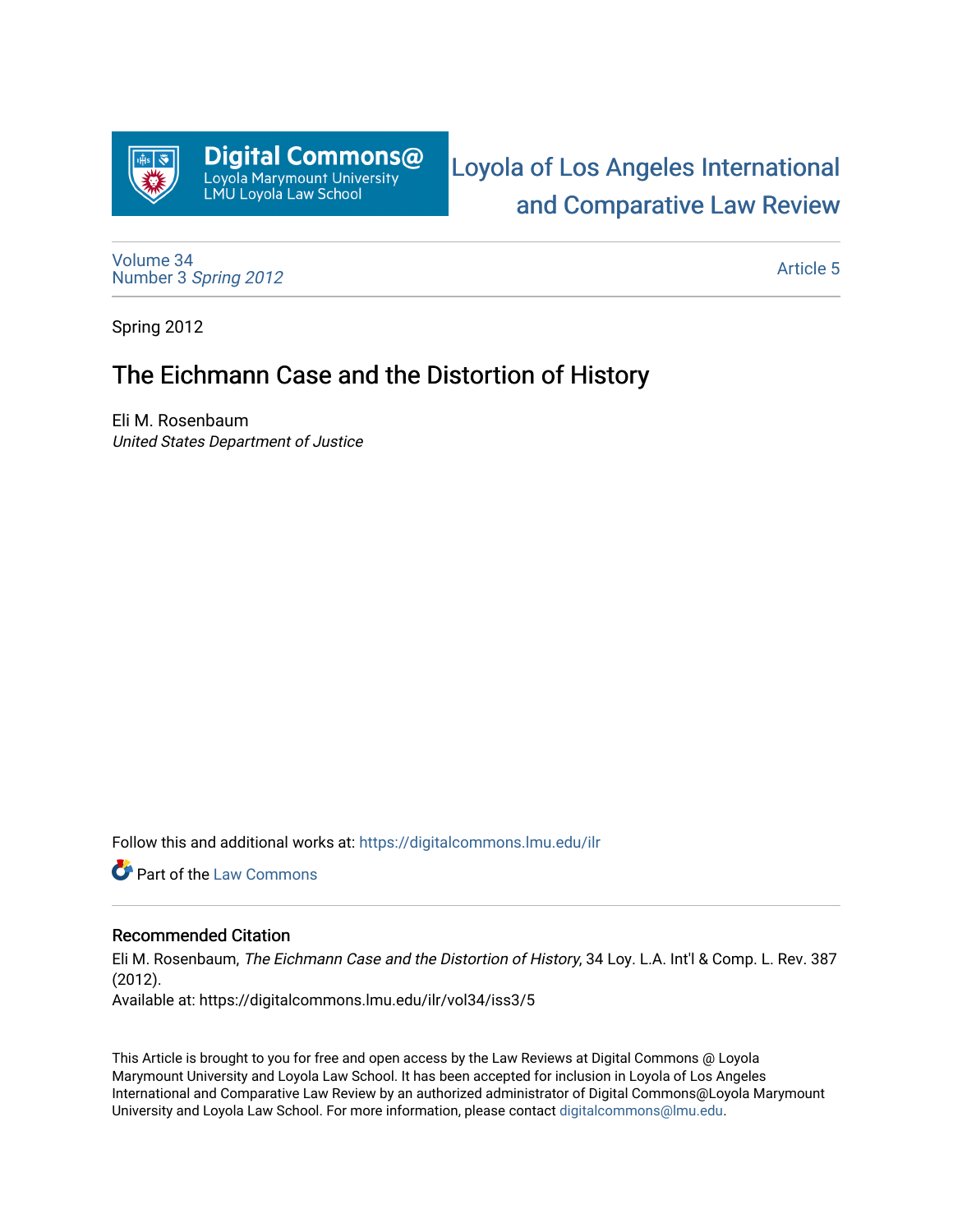## The Eichmann Case and the Distortion of History

## ELI M. ROSENBAUM\*

Good afternoon. It is a privilege to be here to participate in a program with so many distinguished speakers who have enlightened us so much with remarkable presentations today. It is a special honor to be in a room once again with one of my heroes, Justice Bach. Those of you who heard Justice Bach either last night or this afternoon will soon learn that he is not only my hero, but that he has been my teacher as well; you'll notice that especially near the end of my remarks.

I should preface those remarks by stating that the views I will express are strictly my own. They are not those of my employer, the United States Department of Justice, as these are matters that have not been considered by the Department of Justice—nor, I think, would one expect them to come within the Justice Department's purview.

The Adolf Eichmann case is an enormously positive landmark in the history of human rights enforcement and of the effort to seek accountability on behalf of the victims of genocide. The Eichmann case revived the world's interest in the crimes of the Nazi regime and its European allies—interest that had already declined precipitously in the comparatively few years that had passed since the conclusion of the great Nuremberg experiment in the mid-to-late 1940s. Indeed, by the end of the 1950s, the last of the surviving convicted Nuremberg defendants had been released, including some of the men who had been sentenced to death there for leading the notorious Einsatzgruppen mobile killing units. (By the way, the last of those Einsatzgruppen officers—Martin Sandberger—died only last year, in Germany, more than half a century after his 1958 release and some 60 years after he was sentenced to death at Nuremberg.)

<sup>\*</sup> Edited transcript of the author's oral remarks presented at the symposium "Perspectives on Genocide: The Adolf Eichmann Trial – Looking Back 50 Years Later," held on September 16, 2011, at Loyola Law School, Los Angeles, California.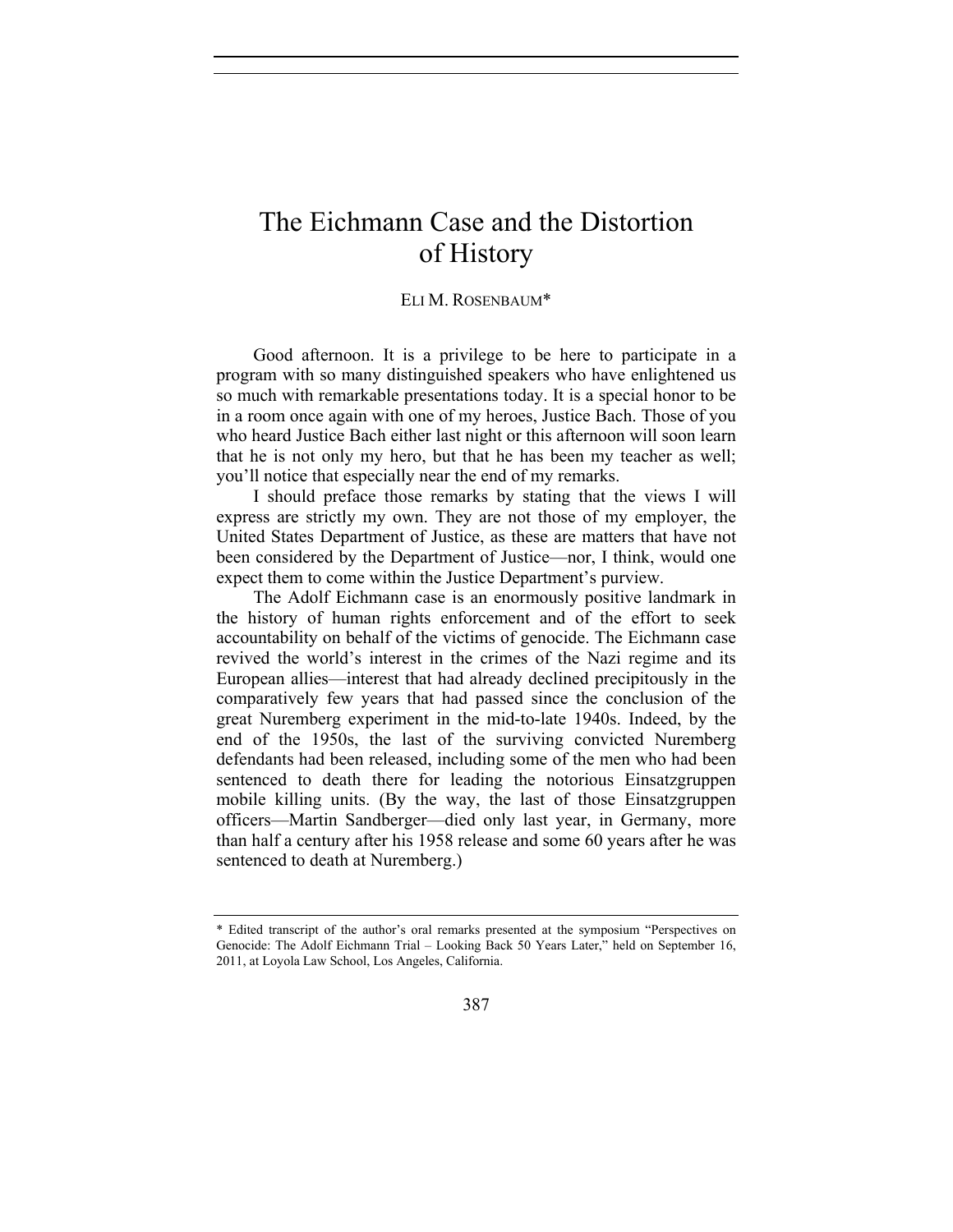The Eichmann trial was probably more responsible, than was any other event, for the revival of prosecutorial interest in the Nazi cases in Germany, the United States, and in the lamentably few other countries that pursued a measure of justice in those cases after the 1950s. It was also a major factor in encouraging Holocaust survivors to speak publicly of their horrific experiences and in precipitating the birth of Holocaust studies as an academic discipline and Holocaust remembrance as an imperative in the Jewish world and beyond.

Sort of picking up on Professor Browning's theme of distortion, I regret to say, however, that from a lessons-learned standpoint, the case also has a very sad and even dangerous legacy, for it is emblematic, in my judgment, of the way in which history can be severely distorted and yes, on occasion, fabricated by individuals who either are careless in dealing with even so weighty a subject as the Holocaust, or who have agendas that they seek to advance through reckless or, sometimes, willful misrepresentation of provable historical facts.

Egregious distortion and misrepresentation have occurred in at least three major facets of the history of the Adolf Eichmann case, namely: (1) the facts of Eichmann's capture in Argentina in 1960; (2) the facts of the supposed role of U.S. intelligence in delaying that capture; and, most troubling of all, (3) the facts of Eichmann's wartime role in, and his responsibility for, genocide. What is especially disturbing about this phenomenon is that, in each instance, the truth was, so to speak, in plain sight.

Since this is a panel discussion, and we're running late, I can offer only a summary treatment of these three aspects.

I will begin with Eichmann's apprehension. As is well known, Eichmann was captured in Argentina in 1960 by a team of Israeli intelligence agents directed by the late Isser Harel, the head of Israel's foreign intelligence service, the Mossad. Harel disclosed many of the details of the daring mission in his bestselling 1975 book, *The House on Garibaldi Street*, and in a little-known expanded edition in 1997 that provided additional important details.<sup>1</sup> Among the long-awaited disclosures in Harel's original book was the belated identification of the source of the information that enabled the Israelis to track Eichmann down. Harel revealed that the initial lead was provided by a partially blind half-Jewish German refugee in Argentina named Lothar Hermann,

 <sup>1.</sup> ISSER HAREL, THE HOUSE ON GARIBALDI STREET (1975); *see also* SHLOMO SHPIRO, *Introduction* to THE HOUSE ON GARIBALDI STREET (Routledge 1997) (1975) (an expanded edition of the work including Shpiro's introduction).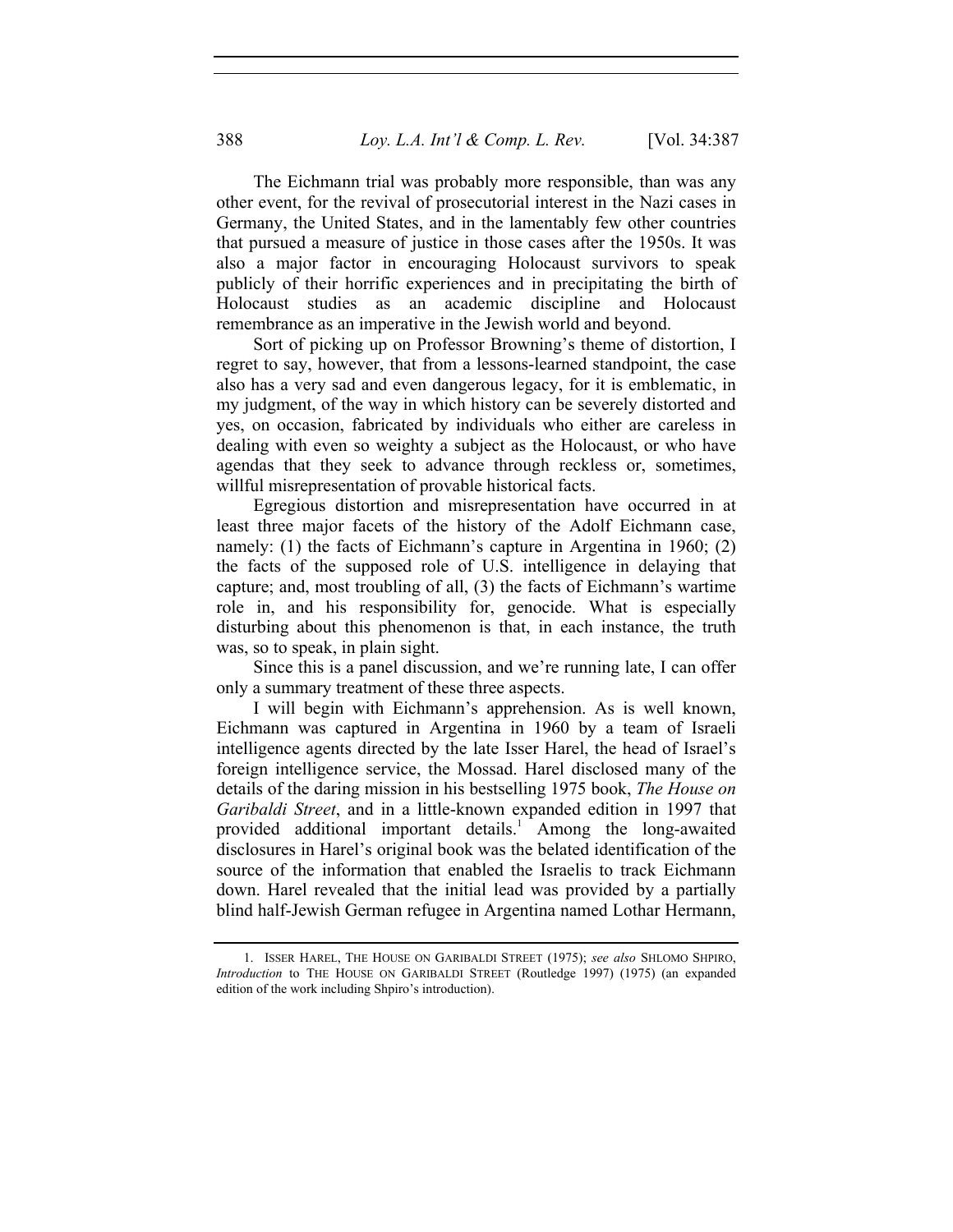whose daughter, as it happened, had been dating one of Eichmann's sons. Harel further revealed that that lead had been provided by Hermann to a German prosecutor named Fritz Bauer and that Bauer, convinced that his own government would never obtain custody of Eichmann, not only tipped off the Israelis to Eichmann's whereabouts and alias—Ricardo Klement—but repeatedly pressed Israeli authorities to mount an operation to capture him. Bauer was no longer alive when Harel's book was released, but its publication has ensured that he received, albeit posthumously, the credit he deserves for his extraordinary actions. The expanded 1997 edition revealed that Bauer had acted with the secret blessing of Georg-August Zinn, the prime minister of the German state of Hesse, where Bauer was serving as district attorney. Bauer, Zinn, Hermann, and the Israelis who risked their lives to apprehend Eichmann justly share the credit for the achievement.

Israel's then-prime minister, David Ben Gurion, announced Eichmann's capture and incarceration in Israel on May 23, 1960. The media learned almost immediately that the fugitive had been abducted in Argentina. A major international contretemps erupted, with Argentina lodging a formal complaint in the United Nations about Israel's clear violation of Argentina's territorial sovereignty. Under such geopolitically charged circumstances, it was politically useful at the time for the Israeli government to say as little as possible about how Eichmann was found and how he was captured. Into this informational void stepped a then comparatively little-known Holocaust survivor named Simon Wiesenthal.

Wiesenthal had settled in Austria after the war, devoted himself, indefatigably, to trying to locate suspected Nazi perpetrators, including Eichmann, in order to relay the information to government authorities in Germany, Austria, and other European countries that possessed jurisdiction to investigate and prosecute. Wiesenthal, in an interview with *The Times* of London conducted just two days after Ben-Gurion's announcement, spoke candidly. *The Times* reported that he "denied a suggestion that he personally had something to do with Eichmann's arrest."<sup>2</sup> However, after months passed without the Israeli government

 <sup>2.</sup> *Secret Agents Seized Killer Nazi Abroad and Took Him to Israel*, TIMES (London), May 25, 1960, at 1. I am grateful to British author Guy Walters, who found and shared with me the Times article while researching his outstanding 2009 book, GUY WALTERS, HUNTING EVIL: THE DRAMATIC TRUE STORY OF THE NAZI WAR CRIMINALS WHO ESCAPED AND THE HUNT TO BRING THEM TO JUSTICE 300 (2010). The article is prominently mentioned in Walters' book.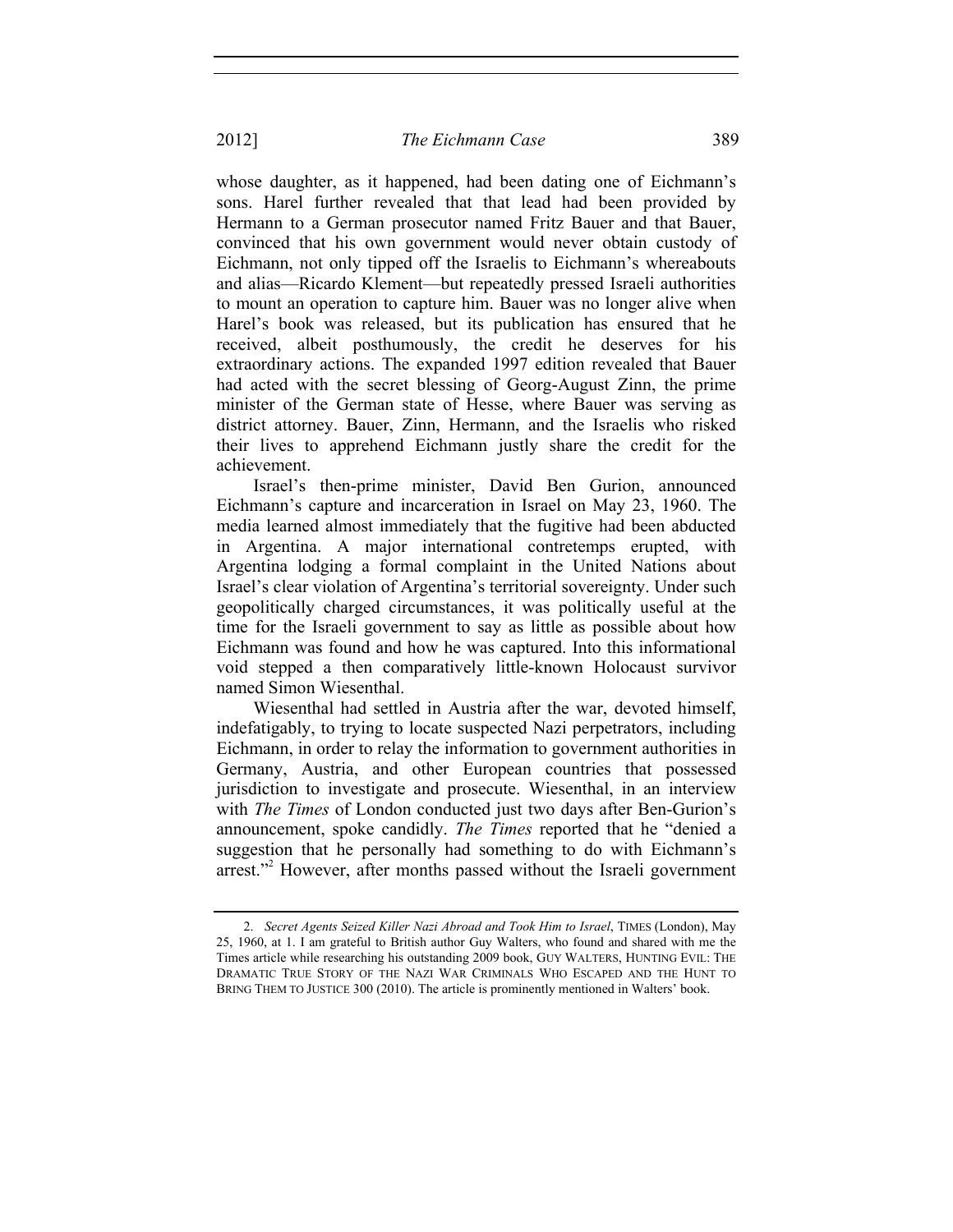revealing how the operation had originated and been carried out, Mr. Wiesenthal seems to have correctly gambled that no one would recall that small press item, and, in October 1960, he began boasting to reporters that he had indeed been a participant in the operation.

In fact, shortly before Eichmann's trial began in 1961, Mr. Wiesenthal published a German-language book, the title of which, *Ich jagte Eichmann*, translates to *I Hunted Eichmann*, in which he explained that it was he who had deduced that Eichmann was in Argentina and that, in 1959, he had tipped off Israel's ambassador in Vienna, Yehezke'el Sahar, about where Eichmann was. Here, in English translation, is what, according to his 1961 book, Mr. Wiesenthal had written to Ambassador Sahar, in 1959: "According to the story told by Eichmann's children before they left [Austria], it seemed likely that they had gone to live somewhere in the Argentinian pampas, since they would be going to a big farm, where they could ride horses and have an 'uncle""<sup>3</sup>

That was Wiesenthal's account, published the year *after* the Israelis captured Eichmann in Argentina and the whole world learned that he had been in Argentina. There was, alas, one big problem with this account: It was a fabrication. But it was a story to which Wiesenthal clung and which formed the principal basis of his ensuing decades-long fame. Eventually, outraged that Wiesenthal was taking credit for a historic and dangerous mission in which he had actually played no part, former Mossad chief Isser Harel made available a copy of Mr. Wiesenthal's *actual letter* to Sahar. Here, in English translation from the German, is what Wiesenthal *actually* had written to the Israeli diplomat, on September 23, 1959:

The children's school friends say that Eichmann's three sons had told them—before leaving school—that they will be going to a property with vast lands, where one can also do horseback riding. Due to still additional ways of expressing themselves, the impression was that they might be talking about northern Germany.<sup>4</sup>

Thus, as the Israelis were already preparing to grab Eichmann in Argentina, Wiesenthal wasn't telling them to look there at all. Instead,

 <sup>3.</sup> SIMON WIESENTHAL, ICH JAGTE EICHMANN 220 (1961).

 <sup>4.</sup> Letter from Simon Wiesenthal to Yecheskel Sahar, Israeli Ambassador to Austria (Sept. 23, 1959) (on file with the Loyola of Los Angeles International and Comparative Law Review) [hereinafter Wiesenthal letter]; *see also* ELI M. ROSENBAUM & WILLIAM HOFFER, BETRAYAL: THE UNTOLD STORY OF THE KURT WALDHEIM INVESTIGATION AND COVER-UP 451 (1993) (providing an English translation).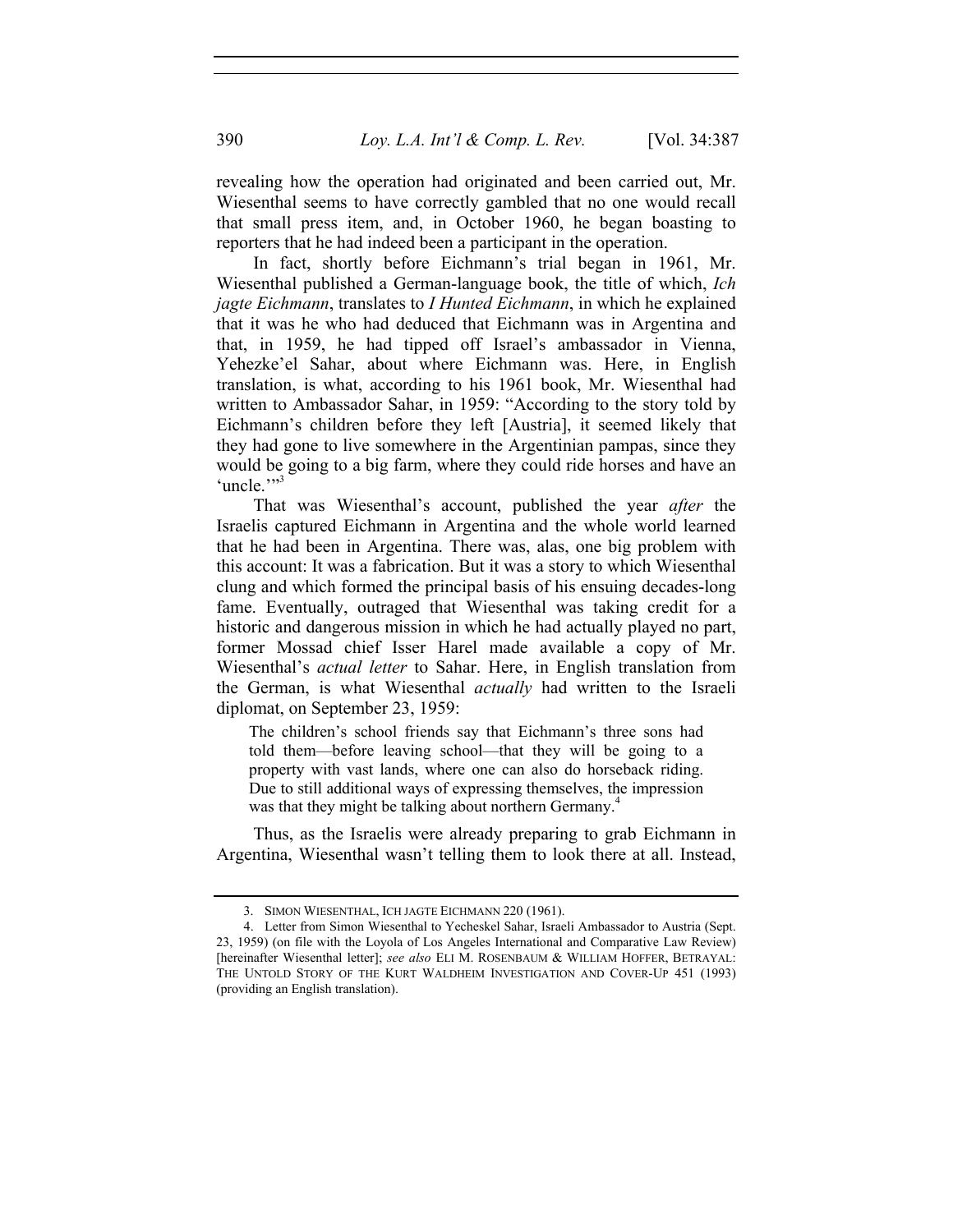he was suggesting that they search for Eichmann in *northern Germany*! In his 1961 book, however, through the simple expedient of replacing the words "northern Germany" with "Argentina" in recounting the text of his 1959 letter, he was able to misappropriate to himself credit for one of the most important and sensational operations in the history of law enforcement.

The truth was established in 1993 when, courtesy of Isser Harel, I published the text of Wiesenthal's actual 1959 letter, along with the pertinent fraudulent text from his 1961 book, in my own book, on the Kurt Waldheim affair.<sup>5</sup> (By the way, even if Wiesenthal *had* told the Israelis in 1959 that he believed Eichmann to be in Argentina, without more specific locational information and/or information on the alias that Eichmann was using, the information would have been virtually worthless. After all, Argentina was and remains, by land mass, the eighth largest country in the entire world, having nearly 3.3 *million* square kilometers of land within its borders.)

Israeli writer Tom Segev recently authored an important biography of Wiesenthal. There are a lot of very significant revelations in it. Wiesenthal had died in 2005. Based on extensive research, including first-ever research conducted at Wiesenthal's private archives, the book was published in this country last year by Doubleday.<sup>6</sup> I was optimistic that Segev, who has long had a reputation for fearlessness in speaking uncomfortable truths, would do no less in his biographic treatment of Simon Wiesenthal. And Segev plainly *knew* the truth. Not only had he read my 1993 book, which is cited in his own book, he had spent a day with me in Washington discussing the Wiesenthal story while he was researching it.

I had given him a copy of the 1959 letter from Wiesenthal to Ambassador Sahar—he already had a copy of the 1961 Wiesenthal book—and we had talked about the letter and about how it manifestly disproved the claims made by Mr. Wiesenthal in his 1961 book and in his writings and interviews over the ensuing four decades of his life. In fact, Segev cites this very letter in an endnote in his book, but he references it for an innocuous point that has nothing whatsoever to do with the truth of who provided the Israelis with the information that they used to track down and apprehend Eichmann.<sup>7</sup> And, by the way, Segev's book makes no mention of Wiesenthal's 1960 London *Times*

 <sup>5.</sup> ROSENBAUM, *supra* note 4, at 451.

 <sup>6.</sup> TOM SEGEV, SIMON WIESENTHAL: THE LIFE AND LEGENDS (2010).

 <sup>7.</sup> *See id.* at 143, 434 n.17.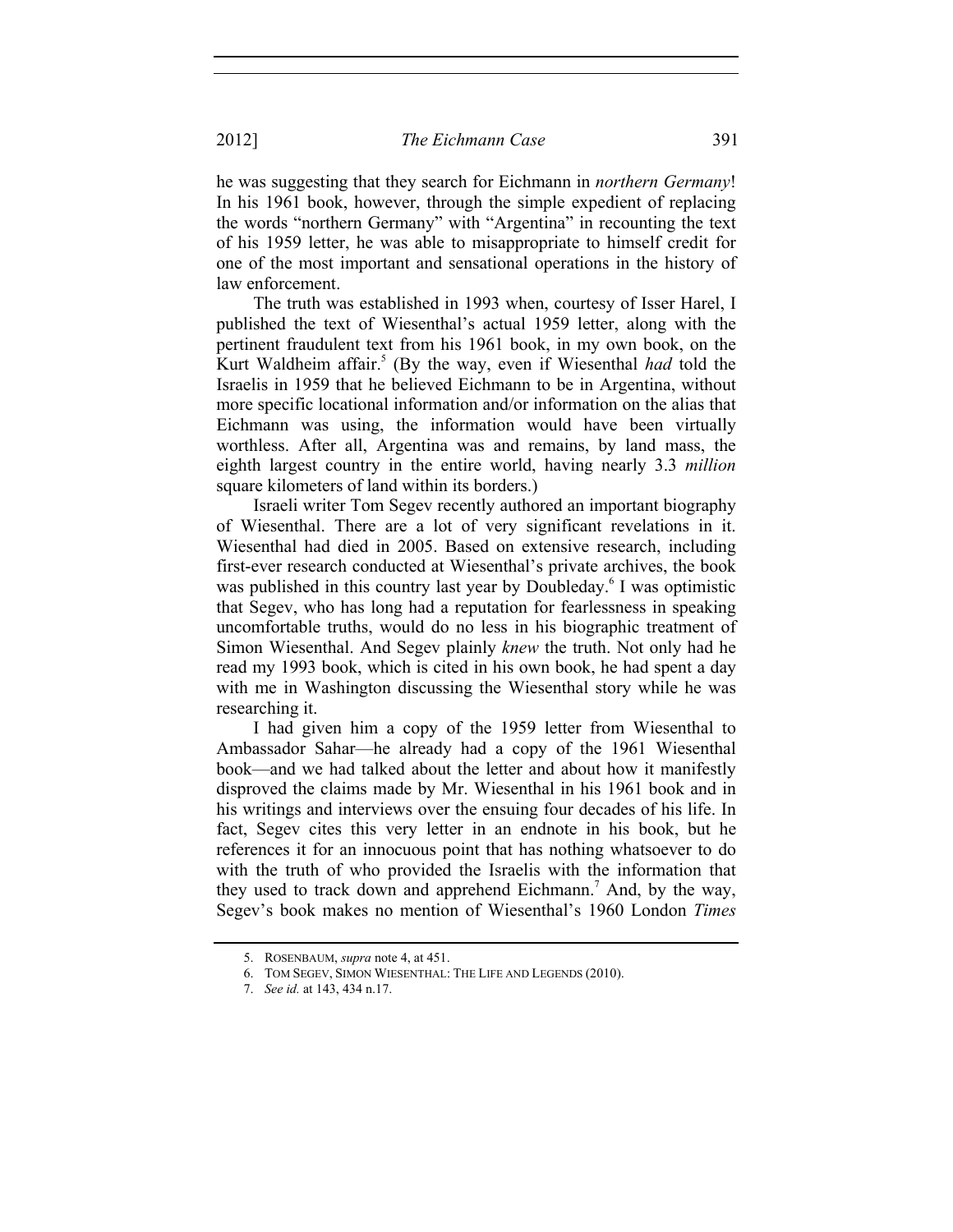interview, which had been publicized before Segev's Wiesenthal biography came out, in a book that he cited in his own book.<sup>8</sup> In promoting the book, Segev's publishers renewed the false claim that Wiesenthal played a key role in the Eichmann operation, and Segev did likewise on the interview and lecture circuit. For shame - How naive of me to have once believed that history was a reality-based enterprise.

Turning to the second point, that of the supposed role played by the United States Central Intelligence Agency in delaying Eichmann's apprehension. The origin of this claim is, alas, in a noble federal project in which I, and my friend and co-panelist today Tim Naftali, participated—a nine-year effort to implement the terms of the Nazi War Crimes Disclosure Act of 1998.<sup>9</sup> That statute required the federal government to locate, declassify and disclose to the public classified documents in US government possession that related to Nazi crimes and their perpetrators. An interagency working group was created in 1999 to direct this project, and I represented a succession of attorneys general on that group.<sup>10</sup> In the end, more than eight million pages of documents were declassified and made public at the US National Archives.

Tim described this morning some of the depressing facts about United States—and, by the way, one might add *Soviet*—intelligence actions that were revealed in these documents. We also hired independent historians who were faculty members at leading US universities and gave them carte blanche to prepare reports to the public on what they considered to be, in their own judgment, the most important revelations in this huge mass of documentation.

Among the documents that our project found, declassified and disclosed to the public were the CIA's records on Adolf Eichmann. What those records showed was that, in the 1950s, the CIA took actions in the Eichmann matter that were in apparent contravention of federal law. What did the Agency do? At the behest of a well-connected Jewish activist rabbi in New York, it launched a concerted effort to track down Eichmann in the region in which he was widely alleged to be hiding out: the Arab world. This was impermissible for the CIA because Congress had written into the ClA's charter a prohibition against the Agency's

 <sup>8.</sup> *See* WALTERS, *supra* note 2, at 300 (which Segev cites at page 444 of his Wiesenthal biography). Segev's Wiesenthal biography also cites Rosenbaum at least nine times, ROSENBAUM, *supra* note 5, which disclosed the misrepresentation made in Wiesenthal's 1961 book of his September 23, 1959 letter to Ambassador Sahar.

 <sup>9.</sup> Nazi War Crimes Disclosure Act of 1998, Pub. L. No. 105-246, 112 Stat. 1859, 5 U.S.C.A. § 552 (West 2009).

 <sup>10.</sup> Exec. Order No. 13,110, 64 Fed. Reg. 2,419 (Jan. 11, 1999).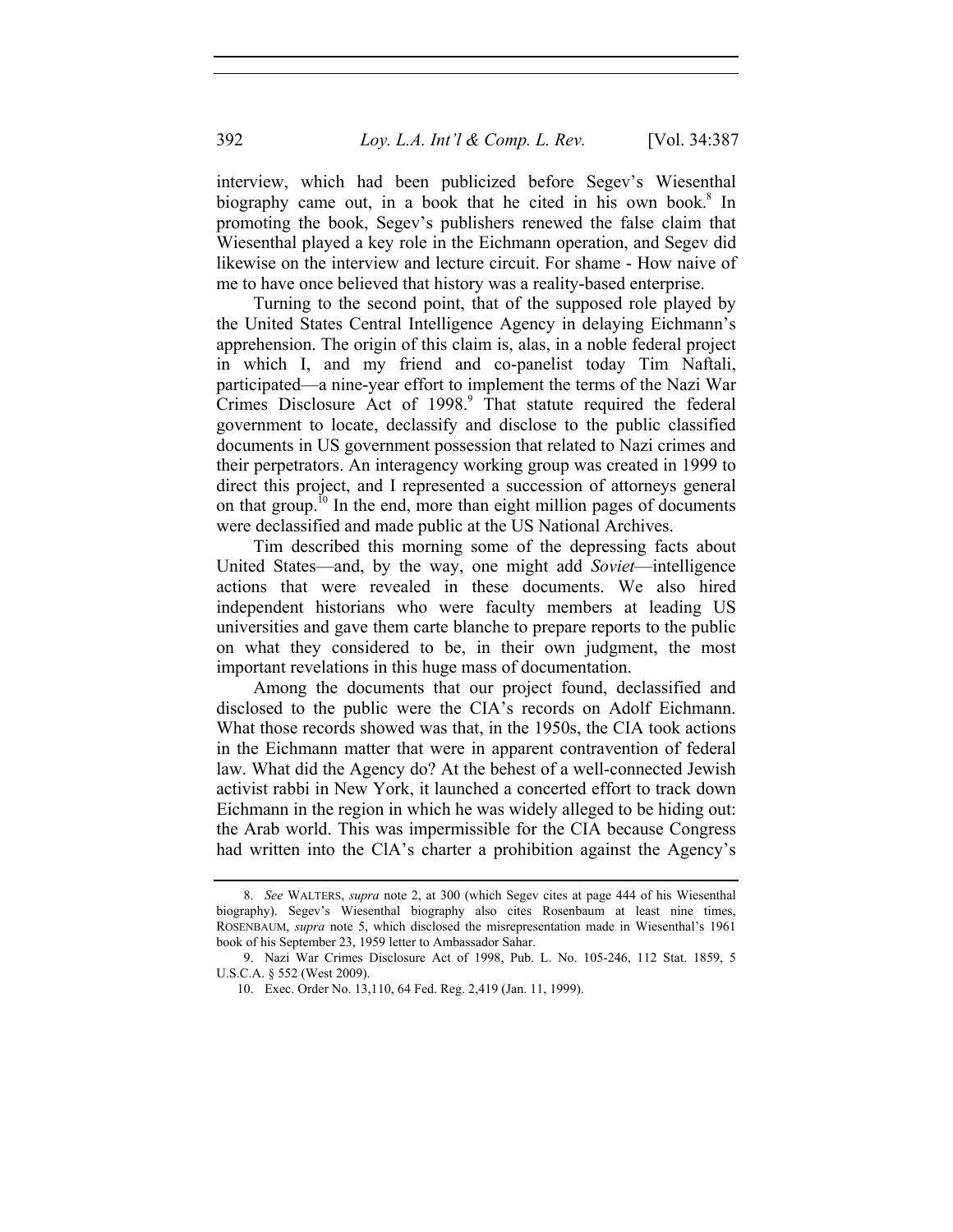exercising "police, subpoena, or law-enforcement powers."<sup>11</sup> Of course, Eichmann wasn't found in the Arab world; he had never fled to the Middle East but was instead living in Argentina at the time.

Another revelation in the CIA files: in 1960, after the Israeli government announced Eichmann's apprehension, the CIA secretly offered to provide the Israelis with investigative assistance. Specifically, as Tim mentioned, the CIA offered to pore over many thousands of captured Nazi records in US custody that had not been used at Nuremberg, to search for evidence that might help Israeli prosecutors prove their case. The Israelis accepted the offer and the CIA thereafter secretly provided a large quantity of documents to the Israelis, in several shipments. (It should be noted in this regard that at least two countries *refused* Israeli government requests for evidentiary assistance. One won't surprise you, one probably will: the Soviet Union and the United Kingdom.) The CIA even spied on a West German official who, to Israel's alarm, was conducting research at our National Archives on captured Nazi documents, possibly to help prepare a demand by Bonn that the Israelis surrender Eichmann to be tried in West Germany instead of Israel. (As Professor Safferling mentioned, no such demand ever materialized). Over strenuous National Archives objections privacy objections—the CIA even provided the Israelis with duplicates of every document that the German official had asked to have copied for his government.

However, if one looks at the *New York Times* coverage of what our disclosure effort revealed, or, alas, at the current Wikipedia entry on Eichmann, the aforementioned facts are not referenced at all.<sup>12</sup> Instead, the claim is made that the CIA documentation that we disclosed shows that the CIA knew in 1958 that Eichmann was in Argentina, knew what his alias was, and withheld this information from the Israelis—who, had they possessed this information, might have launched the Eichmann operation a year or more earlier than they did.

To be sure, the documentation reflects that a German intelligence agent mentioned Eichmann to the CIA in 1958. The CIA's contemporaneous 1958 account of what the agent said, which is a small item buried in the middle of a long report covering many matters, reads in its entirety as follows:

 <sup>11. 50</sup> U.S.C. § 403-4a(d)(1).

 <sup>12.</sup> *See, e.g.*, Scott Shane, *C.I.A. Knew Where Eichmann Was Hiding, Documents Show*, N.Y. TIMES, June 7, 2006, at A1.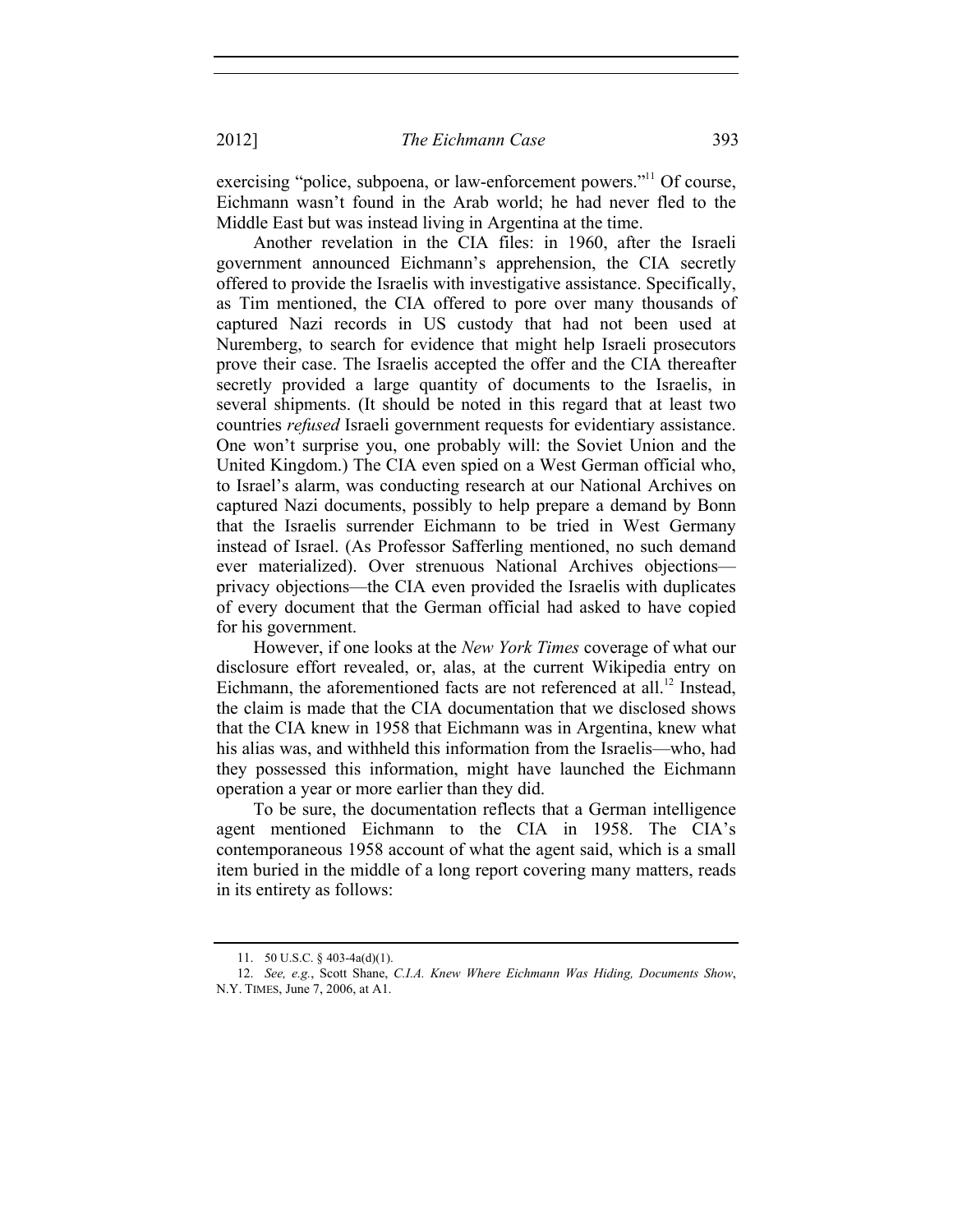Adolf Eichmann ([file number:] 201-047132) was born in Israel and became an Obersturmbannfuehrer. He is reported to have lived in Argentina under the alias CLEMENS since 1952. One rumor has it that despite the fact that he was responsible for mass extermination of Jews, he now lives in Jerusalem.<sup>1</sup>

Now query how much credence anyone at CIA who either knew something about Eichmann or checked into his past would have given this odd report. Eichmann plainly had not been born in Israel, or even in pre-Israel Palestine. (Records that had been captured by United States armed forces at war's end confirmed that he was born in Solingen, Germany). And, surely, just about the last place in the world that Eichmann would have chosen to live in 1958 was Jerusalem. Obviously, he wouldn't be hiding out on the Israeli side of what was then still a divided city. And it would have been nearly as inadvisable for him to settle in the then-Jordanian part of Jerusalem, which, he would have had to assume, was accessible, at least from time to time, to Israeli secret agents. In addition, the 1958 report's reference to Argentina is couched in tentative terms (Eichmann is "reported" to have lived there), the report can also be read as suggesting that he may no longer be living there, and it contains no specifics as to where in that vast country he might be living. In hindsight, we know today that the alias set forth in the report—Clemens, C-L-E-M-E-N-S—is a variation on the false identity that Eichmann actually used—which was Klement, K-L-E-M-E-N-T.

However, even if the CIA had concluded that the obviously and deeply flawed German agent's report might include some potentially valuable information, there was no reason to expect the Agency to share this information with the Israelis. To suggest otherwise is simply *ahistorical*. The CIA files prove that the Agency had no knowledge that the Israelis were considering, much less planning, an operation to capture Eichmann. Israel did a masterful job of keeping the operation secret. And there was scant reason to suspect that Israel would be prepared to conduct such a mission. After all, Israel had never acted to apprehend a Nazi criminal abroad, nor, by the way, did it ever do so again (other than an aborted effort to capture Josef Mengele of Auschwitz infamy at the same time that Eichmann was abducted).

 <sup>13.</sup> CIA ROUTING AND RECORD SHEET, 2, RC LOCATION 230/902/64/3, RC BOX NO. 14, *available at* 

http://www.gwu.edu/~nsarchiv/NSAEBB/NSAEBB150/box14\_do\_file\_vol1/doc41.pdf.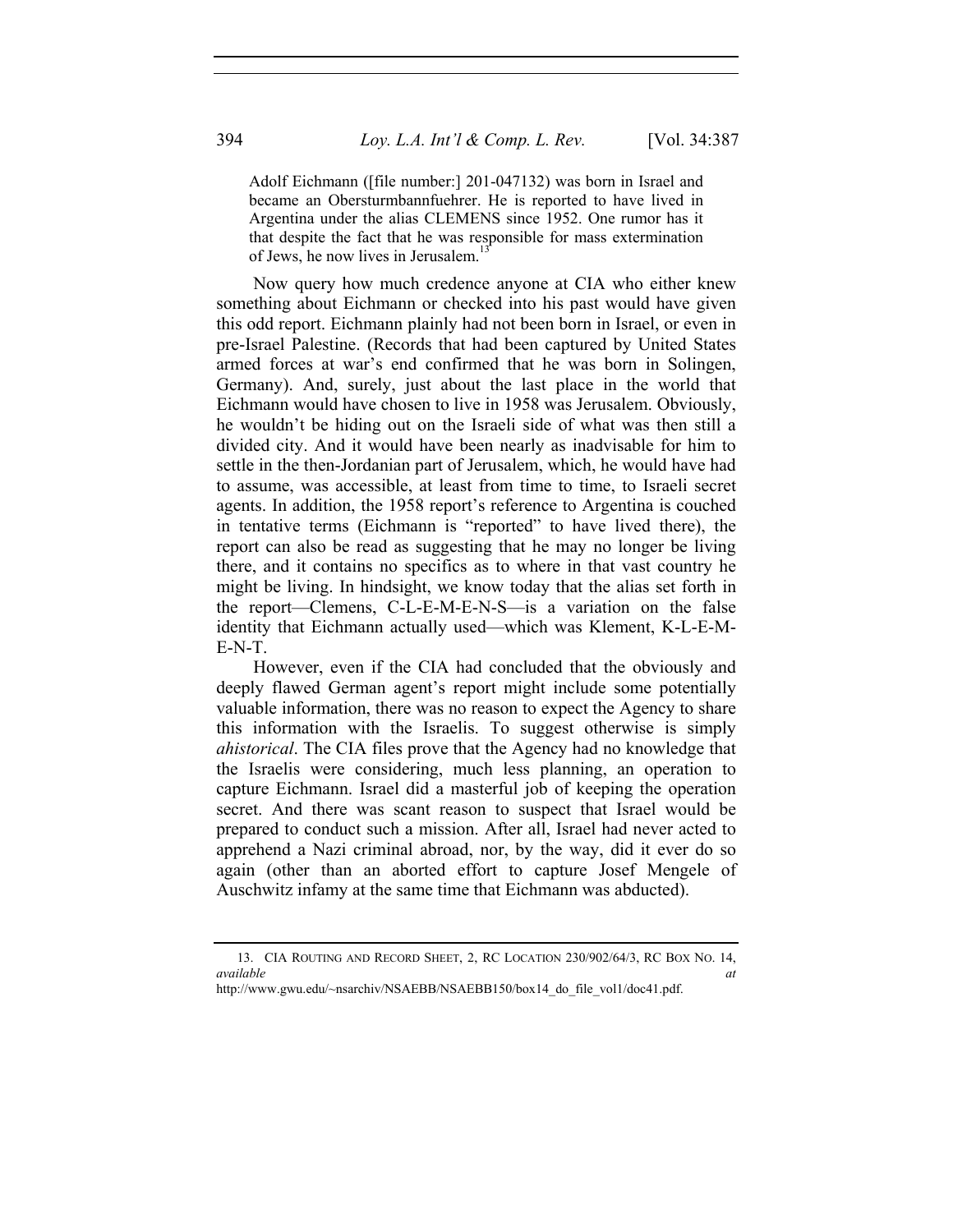Moreover, as a comparatively underdeveloped country—and I saw it in 1966 and it was still comparatively underdeveloped—surrounded by well-armed nations that were openly committed to Israel's destruction, the young state's military and intelligence services were understandably preoccupied with, literally, existential matters. Indeed, the CIA files show that officials inside the Agency, like the general publics in Israel and throughout the world, were flabbergasted by the May 1960 news that Eichmann had been found by and taken to Israel. The CIA files reveal that the Agency was extremely interested in determining how on earth the Israelis had managed to pull off such a challenging operation thousands of miles from Israeli territory.

It should especially be recalled that, in the 1950s, following the mid-decade restoration of German independence, responsibility for pursuing justice in the Nazi cases had been relinquished by the Allies and returned to the Germans. The United States no longer had jurisdiction, or a forum, in which to prosecute Eichmann itself. For better or worse, the job now belonged to the Germans. Thus, the logical reaction inside CIA to receiving the information about Eichmann's possible whereabouts from the German intelligence agent in 1958 would have been, "*It sounds like the Germans are searching for him. That's great. Perhaps they can find him and bring him before a German court to stand trial*."

To suggest that the CIA should have thought to alert the Israelis is to commit the error of interpreting historical events not on the basis of what the actors knew and intended at the time but instead on the basis of what the world learned subsequently. This is, as I have stated earlier, completely ahistorical and indeed, it reflects historical ignorance. I was especially disappointed when Neal Bascomb's book retelling the Eichmann capture story, *Hunting Eichmann*, was published two years ago.<sup>14</sup> Like Tom Segev's book, Bascomb's book was the product of extensive research and a major publisher, Houghton Mifflin Harcourt, published it. Alas, Bascomb buys into the CIA misconduct story completely, and he omits all reference to the CIA's efforts to help the Israelis successfully prosecute Eichmann.

It seems that, in connection with the postwar fate of Nazi criminals, the world is prepared to accept only that these perpetrators have been tracked down primarily by self-styled "Nazi-hunters" and

 <sup>14.</sup> *See generally* NEAL BASCOMB, HUNTING EICHMANN (2009) (omitting CIA efforts to help Israel prosecute Eichmann).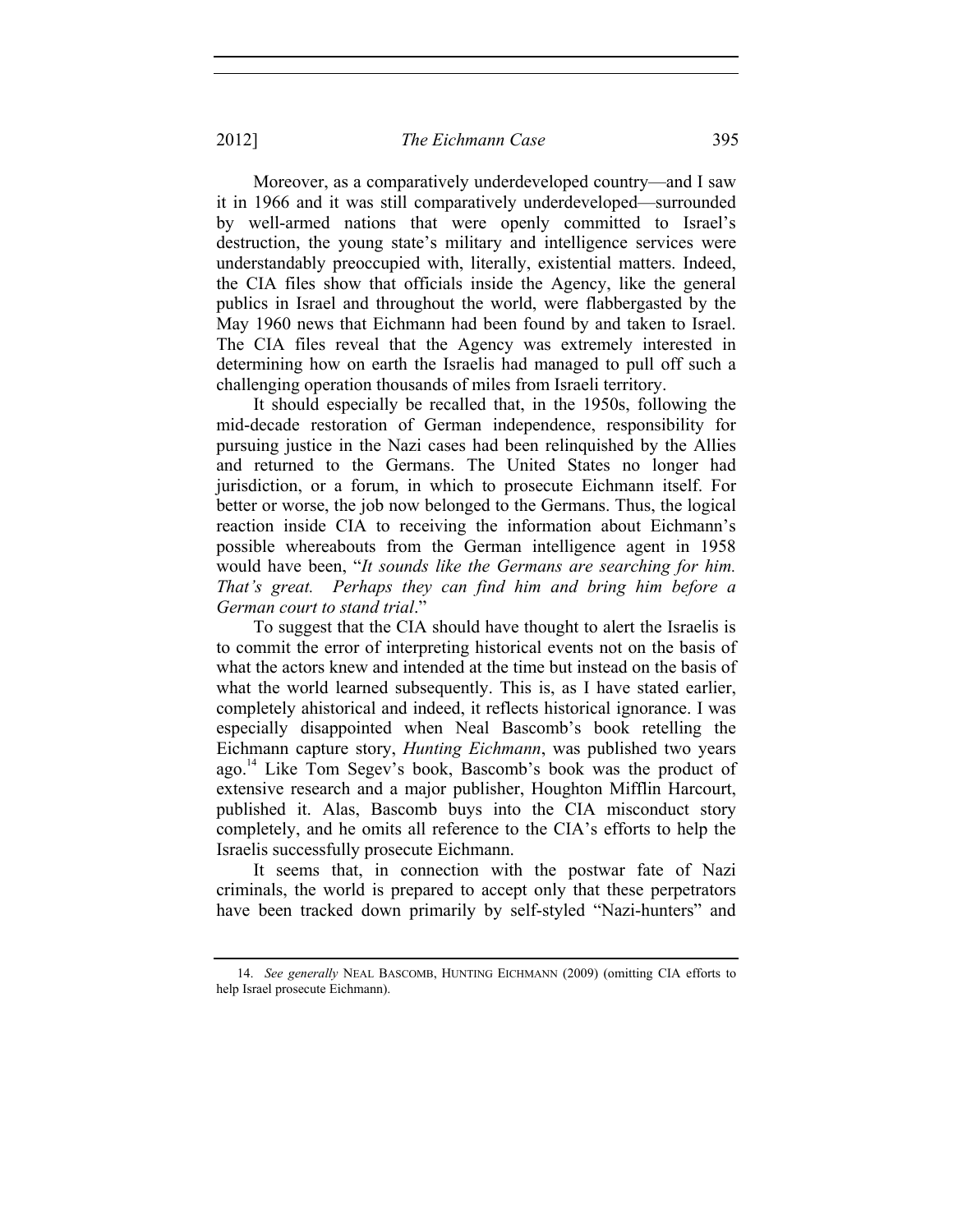that US intelligence acted principally to obstruct efforts to pursue justice—or at least that's what certain authors and publishing houses evidently believe the world will accept. As it happens, both premises are demonstrably false.

Finally, there is the matter of the decades-long effort in some quarters to minimize Adolf Eichmann's role in the Nazi genocide of the Jews. At trial, Eichmann famously contended that everything he did was a matter of obedience to superior orders. It was, he beseeched the judges, those who had decided to murder Europe's Jews, not people like him, who, he insisted, had only carried out that decision, who should be held criminally responsible. The émigré Jewish philosopher Hannah Arendt pioneered this effort to minimize Eichmann's responsibility, in her 1961 reportage on the trial in *The New Yorker* and in the book she published in 1963 based on those *New Yorker* articles, *Eichmann in Jerusalem: A Report on the Banality of Evil*. 15 Arendt portrayed Eichmann as hardly more than a passive recipient of orders, a man who took no initiatives in connection with the destruction of the Jews.

Many of you are familiar, I think, with the myriad of important errors and distortions in her book, both regarding Eichmann's supposedly exaggerated responsibility for Nazi mass murder and regarding the conduct of the trial in Jerusalem. Justice Bach spoke very eloquently about the latter at lunch. We will probably never know with certainty what led Ms. Arendt down the path she followed. The world learned only in the 1990s of her secret pre-war romance with the pro-Nazi German philosopher Martin Heidegger and of the friendly contacts she maintained with him until she died in 1975—a relationship that, according to the writer Ron Rosenbaum (no relation) contaminated both Arendt's thinking about the Holocaust and her "banality of evil" formulation.<sup>16</sup> Although, in Rosenbaum's view, Arendt's "banality of evil" thesis is "fatuous," "fathomless," and increasingly discredited, her book is the *only* book on the trial that has been continuously in print over the decades. The book has had an outsize influence on the public's comprehension of the case, and the phrase "banality of evil" in its subtitle has become a hackneyed expression, applied not only to Eichmann, but to many other perpetrators of mass violence.

 <sup>15.</sup> *See generally* HANNAH ARENDT, EICHMANN IN JERUSALEM: A REPORT ON THE BANALITY OF EVIL (1963).

 <sup>16.</sup> Ron Rosenbaum, *The Evil of Banality: Troubling New Revelations About Arendt and Heidegger*, SLATE (Oct. 30, 2009), http://www.slate.com/articles/life/the\_spectator/2009/10/the\_evil\_of\_banality.single.html.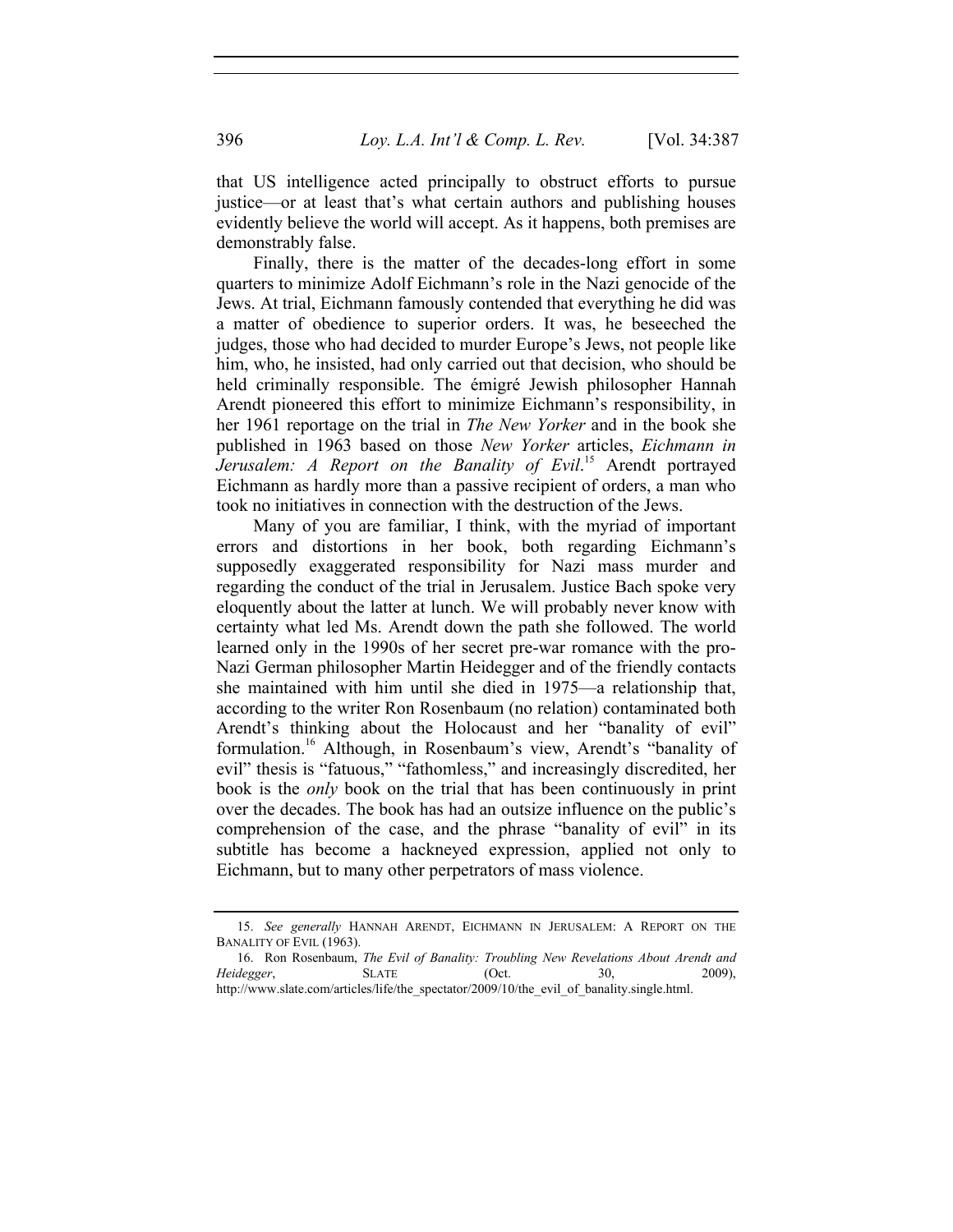Anyone seriously interested in the truth about the case and in the subject of Arendt's treatment of it would do well to read the book that Justice Bach mentioned at lunch, Jacob Robinson's essential 1965 book, provocatively titled *And the Crooked Shall Be Made Straight: The Eichmann Trial, the Jewish Catastrophe and Hannah Arendt's Narrative*. 17 Long out of print but widely available through used booksellers on-line, it is a 406-page, meticulously sourced, almost lineby-line refutation of Hannah Arendt's book.

All who care about justice and historical truth are indebted to last night's Lemkin Award recipient, Justice Gabriel Bach, not only for his brilliant and tenacious work on the team that prosecuted Adolf Eichmann, but also for his myriad efforts over the years, in public addresses delivered in a great many countries, to relate important facts about Eichmann that were conclusively proved at the 1961 trial—facts that established that Eichmann was far more than the mere follower of orders and transportation coordinator he told the court he had been.

Justice Bach has often cited, in particular, the captured July 25, 1944, secret cable in which Reich Plenipotentiary for Hungary Edmund Veesenmayer reports on Eichmann's reaction to Hitler's 1944 decision, made in order to win the assent of the Hungarian leader Miklos Horthy to the deportation of Budapest's Jews, to permit some 8,700 Jewish families to leave Hungary. The cable states that Eichmann deplored Hitler's decision to allow these Jews to survive, as "[t]he Jews in question are without exception important biological material, many of them veteran Zionists, whose emigration to Palestine is most undesirable."18 Veesenmayer's cable adds that

it has been agreed with Eichmann that to the extent that assent will be given to additional evacuations of Jews from Budapest, these are to be carried out as far as possible suddenly, and with such speed that the Jews in question will already have been deported before the completion of the formalities.<sup>19</sup>

 <sup>17.</sup> JACOB ROBINSON, AND THE CROOKED SHALL BE MADE STRAIGHT: THE EICHMANN TRIAL, THE JEWISH CATASTROPHE AND HANNAH ARENDT'S NARRATIVE (1965)*; see also* Att'y Gen. v. Eichmann, 36 I.L.R. 5, ¶ 155(e) (Jerusalem Dist. Ct. 1961) (Isr.), *available at* http://www.asser.nl/upload/documents/DomCLIC/Docs/NLP/Israel/Eichmann\_Judgement\_11- 12-1961.pdf (for an English translation by the Court).

 <sup>18.</sup> VEESENMAYER TELEGRAM [VEESENMAYER CABLE] (Jul. 25, 1944) (Ger.) (on file with Loyola of Los Angeles International and Comparative Law Review); *see also* Att'y Gen. v. Eichmann, 36 I.L.R., at ¶ 155(e).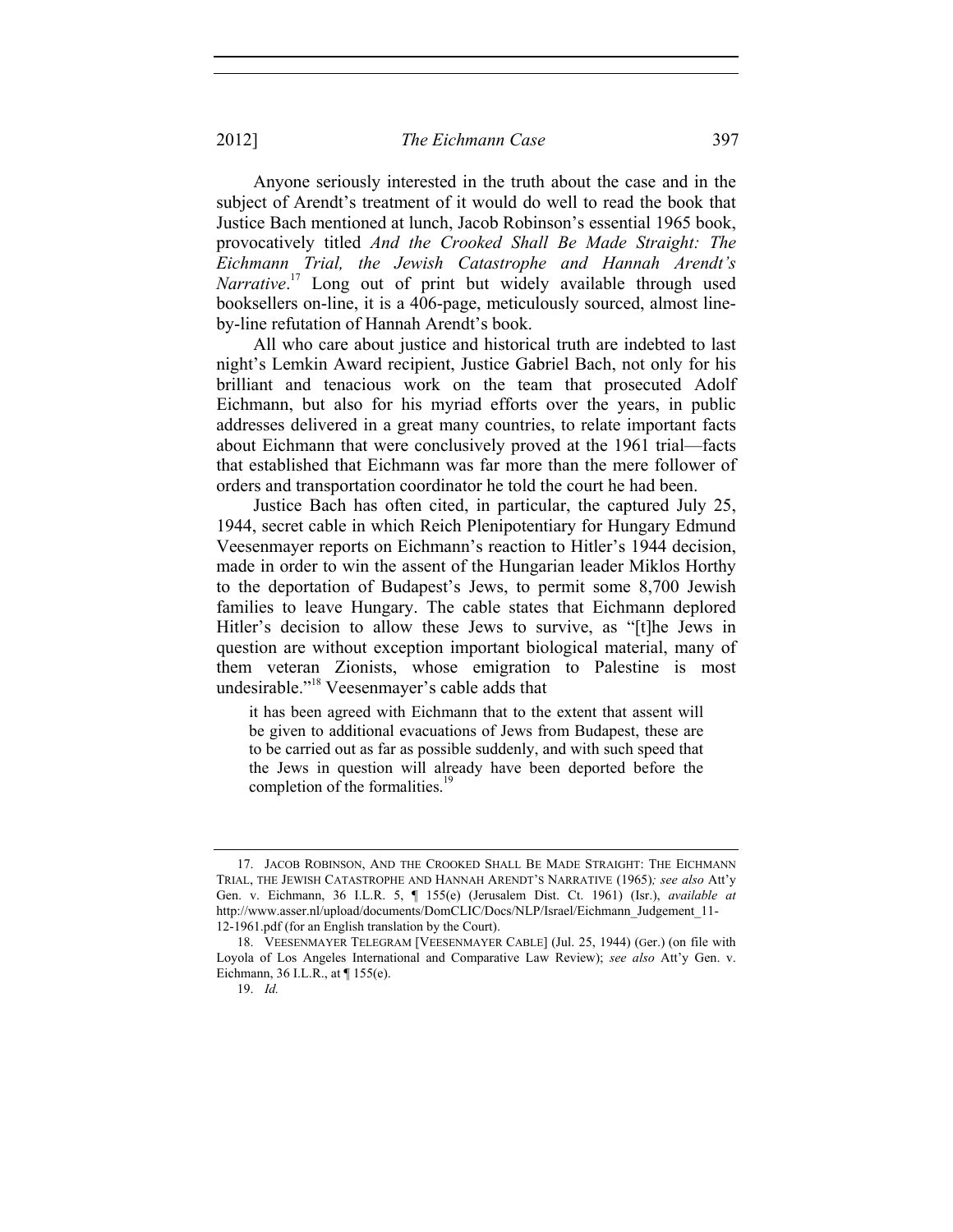In other words, the goal was to deport the Jews so fast that even if Hitler were to agree to spare a few thousand Hungarian Jewish families, it would be too late for them to be saved, as they would already have been deported to their deaths. Talk about zeal and initiative on Eichmann's part; so devoted was he to the physical elimination of the Jewish people that he was even prepared to threaten to sabotage an order from Hitler himself!

Just one serious biography of Eichmann has been issued in English: *Becoming Eichmann*, by the British historian David Cesarani, published in 2004.<sup>20</sup> Much like Arendt, Cesarani's fundamental conclusion is that Israeli prosecutors "grossly inflated" Adolf Eichmann's role in the Holocaust.<sup>21</sup> He asserts that work conducted by historians subsequent to the trial has "tended to confirm the essence of [Eichmann's] version," namely that he was "nothing more than a transportation officer."<sup>22</sup>

It is a mystery to me how anyone can reach such a conclusion after studying the record of the Eichmann trial, reading the transcripts of his pre-trial interrogations, reading Eichmann's hand-edited transcription of the tape-recorded interviews that he gave in the 1950s in Argentina to a confederate there, Willem Sassen, and studying the captured Nazi documents adduced at the trial.

I was particularly interested to see whether Professor Cesarani would mention the Veesenmayer cable that I quoted a moment ago. It turns out that he does. However, his take on the episode is that what appears to be "an astonishing degree of presumption for a Lieutenant-Colonel in the  $SD^{\prime\prime}$ <sup>23</sup> is actually nothing of the sort. Eichmann, he insists, "was not turning into a maverick: he was [instead] acting in line with the radicals in both Berlin and Budapest."<sup>24</sup>

What is especially troubling about Dr. Cesarani's dismissal of the Budapest evidence is that he completely omits from his book's quotation of the July 25, 1944 cable the crucial sentence referencing Eichmann's hope that it will be possible to deport the Jews so quickly that there will not be any Jews left for Hitler to reprieve from deportation to their deaths. The pertinent sentence from the

 <sup>20.</sup> *See generally* DAVID CESARANI, BECOMING EICHMANN: RETHINKING THE LIFE, CRIMES, AND TRIAL OF A "DESK MURDERER" (2006) (arguing that Eichmann had a diminished role in the Holocaust atrocities).

 <sup>21.</sup> *Id.* at 119.

 <sup>22.</sup> *Id.*

 <sup>23.</sup> *Id.* at 185.

 <sup>24.</sup> *Id.*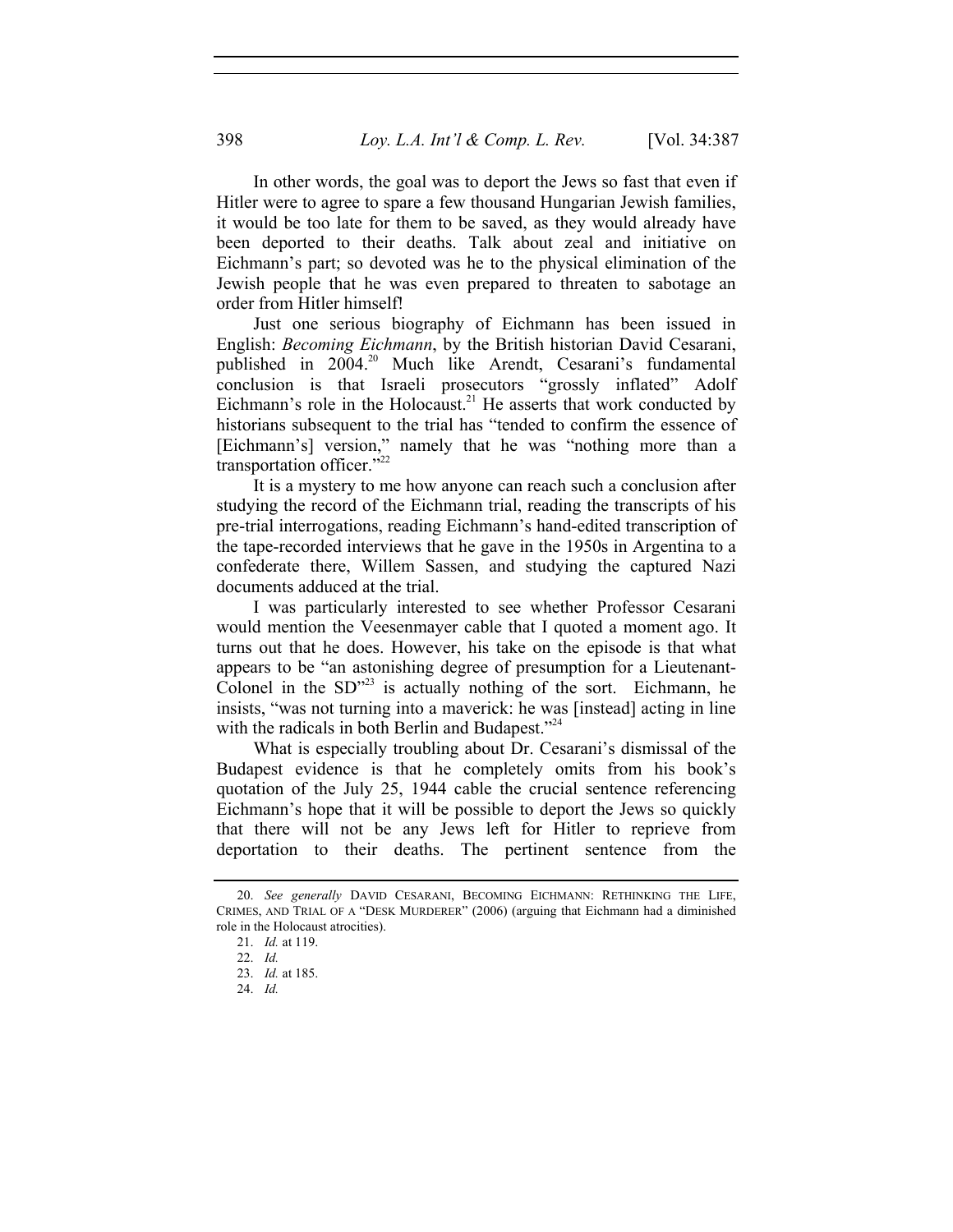Veesenmayer cable, it should be noted, is included both in the Jerusalem trial court's judgment and in Jacob Robinson's book.<sup>25</sup> Inexplicably, it was not included in Eichmann chief prosecutor Gideon Hausner's 1966 book *Justice in Jerusalem*, written in English.<sup>26</sup> Perhaps Cesarani relied on Hausner's book for his translation instead of reading the original German text or turning to the court's published judgment or the text in Robinson's book. Whatever the cause, the result is a distortion of history.

Much as he rejects the notion that the Veesenmayer cable is of any significance in connection with assessing the extent of Eichmann's culpability, he denies the relevance of what he concedes is the "notorious incident" in September 1941 in which Eichmann rejected suggestions that some  $8,000$  Jews held in Serbia be deported.<sup>27</sup> At Eichmann's trial, prosecutors introduced a document in which the Reich Foreign Office's Franz Rademacher reported, following a telephone conversation that he had with Eichmann about these Jews: "*Eichmann suggests shooting*."28 Cesarani is at pains to portray even this ghastly recommendation as being of no particular significance. In his analysis, since mass-shootings of Jews had been commenced in the wake of the June 1941 German invasion of the Soviet Union and the Sovietoccupied Baltic states, shooting Jews was "established German army policy and not a genocidal step advocated by Eichmann."29

The *truth* about Adolf Eichmann is that, as Auschwitz commandant Rudolf Hoess recalled in his postwar memoirs, he "was completely obsessed with the idea of destroying every single Jew that he could lay his hands on."<sup>30</sup> He was a ruthless and cold-blooded mass murderer, a trusted Nazi official, who devised and implemented diabolical initiatives that increased the pace and effectiveness of the Reich's campaign of genocide. He was a senior perpetrator of the genocide of European Jewry. The fact that, in physical appearance, especially at trial in civilian clothes, Eichmann disappoints—he resembled a harried accountant more than, say, a Hollywood-style conception of an arch-murderer—cannot justify the liberties that Ms.

 <sup>25.</sup> ROBINSON, *supra* note 17, at 31; Att'y Gen. v. Eichmann, 36 I.L.R., at ¶ 155(e).

 <sup>26.</sup> *See* GIDEON HAUSNER, JUSTICE IN JERUSALEM 143 (1966) (discussing the cable).

 <sup>27.</sup> CESARANI, *supra* note 20, at 108.

 <sup>28.</sup> *Id.*

 <sup>29.</sup> *Id.*

 <sup>30.</sup> Rudolf Hoess, *Commandat of Auschwitz*, in THE JEW IN THE MODERN WORLD: A DOCUMENTARY HISTORY 686, 689–90 (Paul R. Mendes-Flohr & Jehuda Reinharz, eds., 2nd ed. 1995).